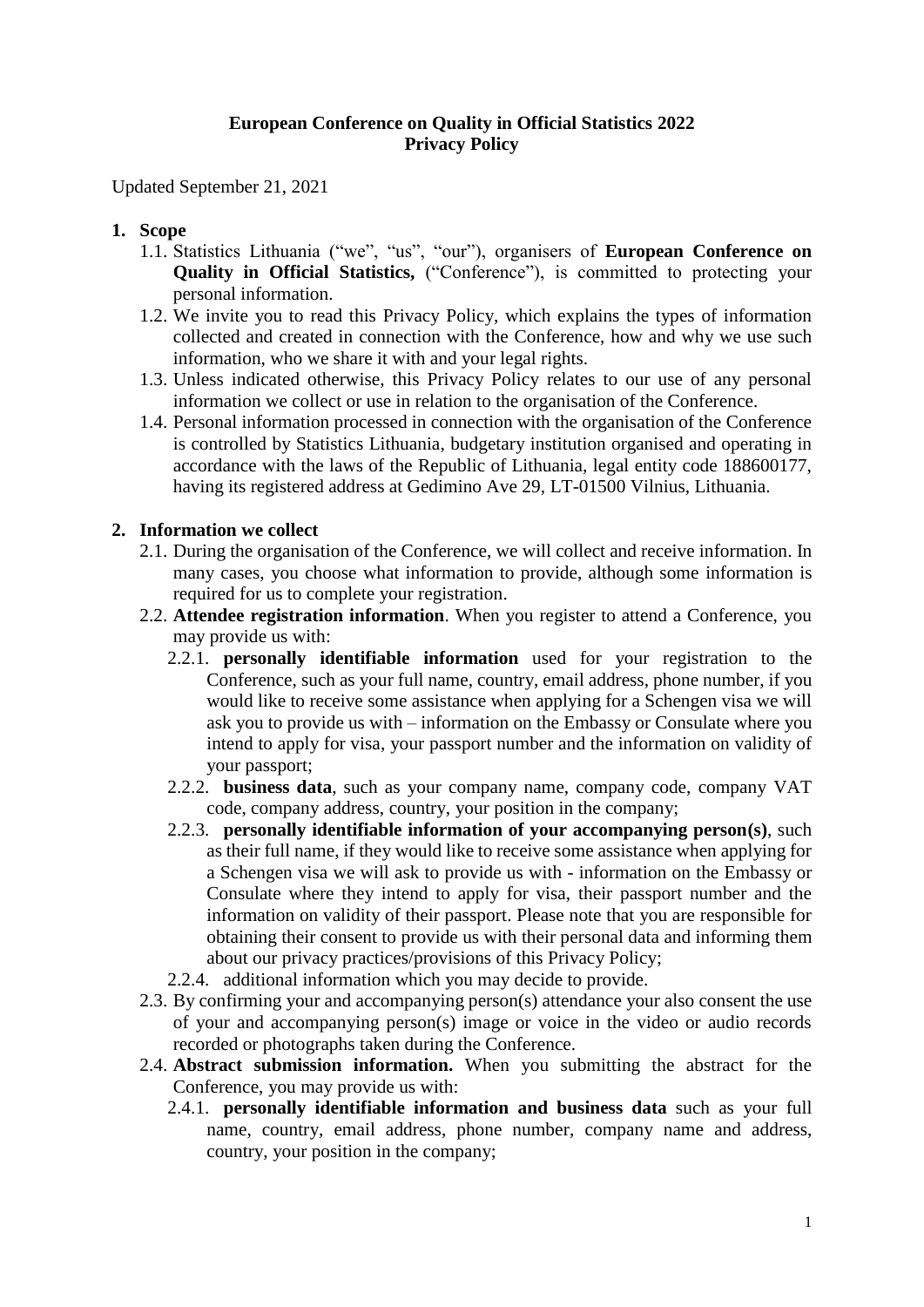2.4.2. **co-author(s) data**, such as their full name, email address, company name, country, position in the company.

## **3. How we use the provided information**

- 3.1. We use the provided information in order to provide, operate, improve and support the Conference, including:
	- 3.1.1. We use the provided personal information as necessary to run the Conference, such as to register attendees, assist in the visa application process, etc.
	- 3.1.2. Communicating with you. We use the provided personal information to contact you regarding your registration to attend, speak at a Conference, to notify you of any changes to our policies and practices, and to respond to any requests or inquiries you may submit to us.

## **4. Legal bases for processing of the provided information**

- 5. We rely on a number of lawful basis for processing of the provided personal information for the purposes described in this Privacy Policy. We process the provided personal information:
	- 5.1.1. when necessary to complete your registration and ensure your and (or) your accompanying person's attendance in the Conference;
	- 5.1.2. where you have consented to the processing, which you may revoke at any time;
	- 5.1.3. when necessary for us to comply with a legal obligation, a court order, or to exercise and defend legal claims;
	- 5.1.4. when necessary to protect your vital interests, or those of others, such as in the case of an emergency;
	- 5.1.5. where necessary in the public interest; and
	- 5.1.6. where necessary for the purposes of our, your, or a third party's legitimate interests, such as those of partners or other attendees.
	- 5.1.7. Our legitimate interests: in certain cases we use your information where necessary to pursue our, your and others' legitimate interests, including where necessary to provide you with the access to the Conference, advertise the Conference.

#### **6. Use of your and your accompanying person's image**

6.1. Please note that the Conference will be video and audio recorded, also, photos of the attendees will be taken during the Conference. We may also use your image or logo in our marketing materials in order to highlight the attendees participating in the Conference. We also will use photos and audio-visual footage from the Conference which may contain your image or voice in the website dedicated for the Conference, also in our social media accounts.

# **7. Sharing with third parties**

- 7.1. We share information with attendees, service providers, partners, and other third parties where it is necessary to organise the Conference and for other purposes described in this Privacy Policy.
- 7.2. **Third party service providers.** We may share your personal information to help us operate, provide, support, and advertise the Conference. These third parties provide us with services including (but not limited to) for data storage and website hosting. These third parties are contractually required to use it only to provide their service to us, and prohibited from using it for their own purposes.
- 7.3. **Legal and safety reasons.** We may retain, preserve, or share your personal information if we have a good-faith belief that it is reasonably necessary to (a) respond,